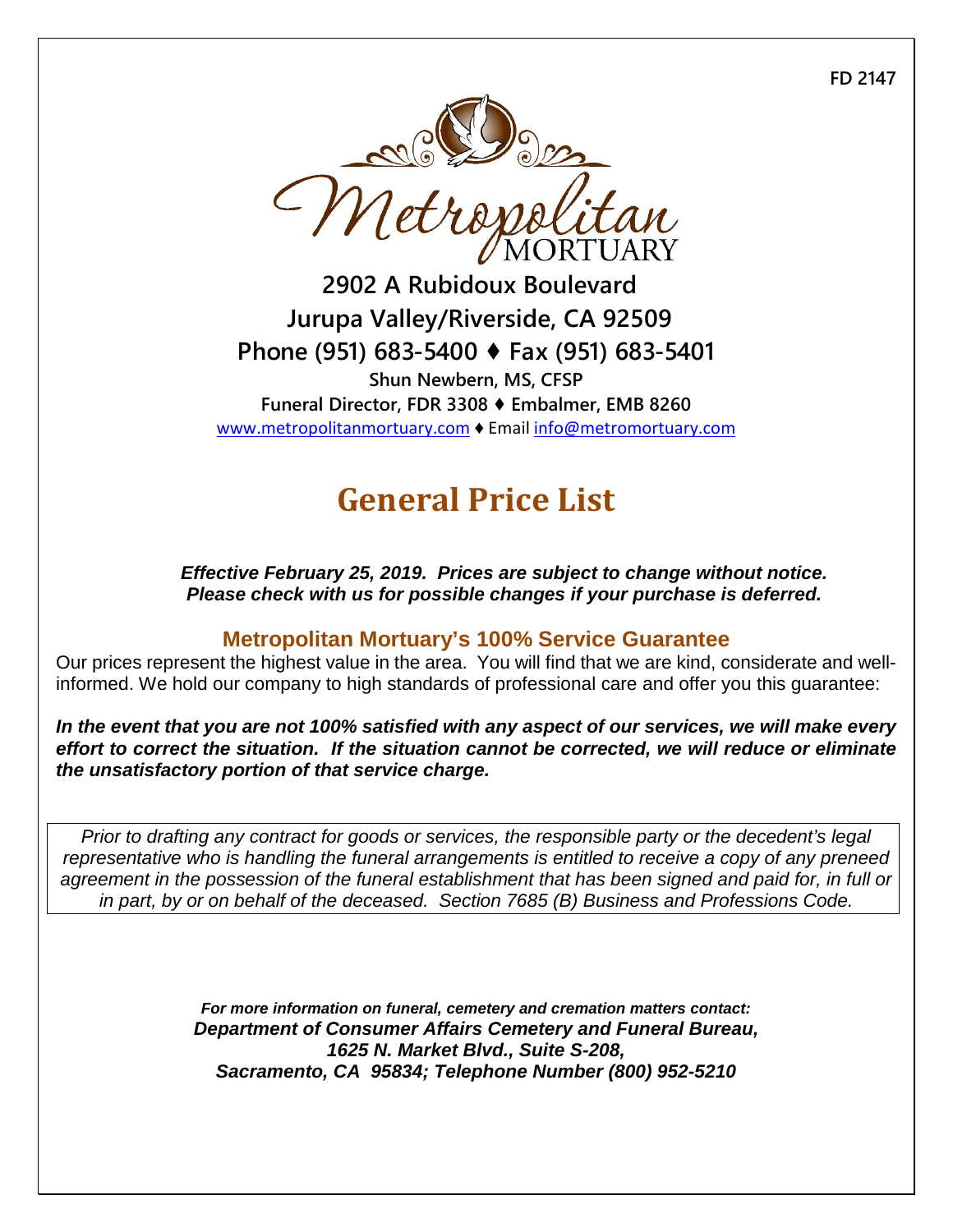### PROFESSIONAL SERVICES:

**Basic Services of the Funeral Director, Staff and Overhead (Non-Declinable Fee)…………………….\$1,450.00**

Service Charge of Funeral Director and staff include but not limited to: 24 hour availability of staff to bring your loved one into our care at Metropolitan Mortuary, consultation with the family, clerical and administration support, sheltering of your loved one, statistical processing, preparation and filing of necessary permits, coordinating the details with the cemetery, crematory and /or other parties responsible for the arrangements you select, to answer questions, and our family service follow up aftercare programs. *(This fee if already included in our charges for direct cremations, immediate burials and forwarding or receiving of remains.)*

**Professional Embalming………………………………………………………………………………………..……\$750.00** Except in certain special cases, embalming is NOT required by law. Embalming may be necessary, however, if you

select certain funeral arrangements, such as a funeral with viewing. If you do not want embalming, you usually have the right to choose an arrangement that does not require it, such as direct cremation or immediate burial.

#### **Professional Eco-Friendly Embalming……………………………………………………………………………\$875.00**

This is also called green embalming. *The products we use in this type of embalming are effective, non-toxic, nonhazardous, and formaldehyde free. The formula is based on a complex mix of essential plant-based which results in temporary preservation and sanitation (very little fixation to the tissues). This type of embalming may NOT be practical due to the cause of death, manner of death and other situations.* 

#### **Other Preparation of Your Loved One:**

| Care of Autopsy Remains (with Postmortem Examination or Tissue Recovery/Bone Harvest)\$195.00                  |              |
|----------------------------------------------------------------------------------------------------------------|--------------|
|                                                                                                                | add \$350.00 |
| Ceremonial or Medical Use of Prep Room (for Taharah, Ghusl, or autopsy) 2 hour max\$250.00                     |              |
|                                                                                                                |              |
|                                                                                                                |              |
| Eco-Friendly Care - Oils, Cooling by Dry Ice or Refrigeration for Unembalmed Deceased\$550.00                  |              |
|                                                                                                                |              |
|                                                                                                                | .\$45.00     |
|                                                                                                                | .\$95.00     |
|                                                                                                                | .\$60.00     |
|                                                                                                                |              |
|                                                                                                                |              |
| Family ID of Unembalmed Deceased from window (20 mins for immediate family – not a viewing)\$75.00             |              |
| Family ID of Unembalmed Deceased in visitation room (20 mins for immediate family – not a viewing)\$125.00     |              |
| Refrigeration required within 24 hours per Title 16 Sec.1223 (b) (Temporary preservation up to 4 days)\$325.00 |              |
| Custodial Care after 7 days (in the event service or internment is scheduled/delayed)add \$50 per day          |              |

### TRANSPORTATION / AUTOMOTIVE EQUIPMENT:

**ANY** vehicle utilized for transportation/transfer of your loved one into the care of Metropolitan Mortuary are within a **50 mile radius**. Other service related use of equipment by the mortuary or its' agents are within a **30 mile radius**. Additional mileage charge one way beyond the noted radius of the Mortuary is \$3.00 per mile). If you require us to conduct more than one service, or a burial on a different day a vehicle fee is charged for each use.

| Transfer decedent into the care of Metropolitan Mortuary requiring One Attendant\$675.00                      |       |
|---------------------------------------------------------------------------------------------------------------|-------|
| Transfer requiring Two or more Attendants – additional fee (required on all residence calls) \$150.00         |       |
|                                                                                                               |       |
|                                                                                                               |       |
| Limousine & Chauffeur for 8 people (3 hours, \$90. each additional hour overtime will be billed)\$400.00 each |       |
| Limousine (2016-2019 MKZ) & Chauffeur for 10 people (3 hours, \$90. each additional hour overtime will be     |       |
| billed)\$550.00 each                                                                                          |       |
| $I$ Hility Vabiale $\Omega$ Attendant (decedent flowers plants service equipment for service or interprenent) | 45000 |

Utility Vehicle & Attendant (decedent, flowers, plants, service equipment for service or internment)……...…\$150.00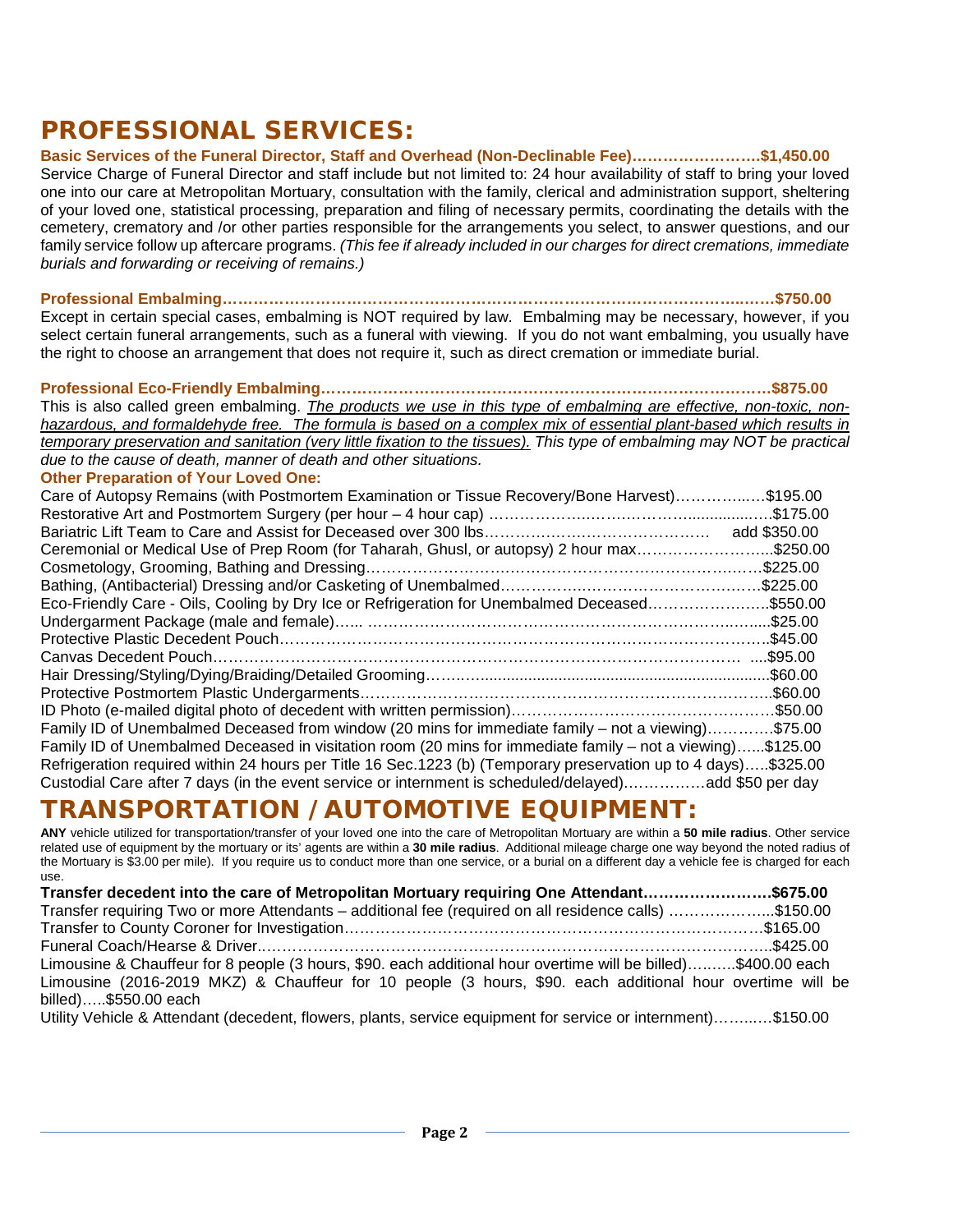## **FACILITIES, EQUIPMENT AND STAFF**

#### **The various uses below DO NOT include Automotive Equipment**

#### **USE OF FACILITIES, EQUIPMENT AND STAFF FOR FUNERAL CEREMONY (your loved one present):**

#### **USE OF FACILITIES, EQUIPMENT AND STAFF FOR MEMORIAL SERVICE (your loved one not present):**

#### **USE OF EQUIPMENT AND STAFF FOR GRAVESIDE / NICHESIDE SERVICE (casket or urn present):**

#### **USE OF EQUIPMENT AND STAFF OTHER THAN A CHURCH:**

Use of Equipment and Staff for Viewing other than a Church (i.e., Fraternal Hall, Residence)…….…………\$825.00 Use of Equipment and Staff for Viewing other than a traditional edifice (i.e., Farm, Barn, or Park setting)…\$850.00

### **MINIMAL CARE CHARGE:**

**Forwarding Decedent to Another Funeral Home (Mortuary)………….………………………………….…\$1,250.00** Transfer of your loved one into our care at Metropolitan Mortuary (within a 50 mile radius), embalming or other preparation if relevant, attempting to obtain the death certificate and file necessary permits, services of funeral director and staff, overhead costs, coordination with other mortuary, transportation of remains in alternate vehicle to common

carrier, without a visitation or ceremony (ATA certified shipping air tray or combination tray not included).

**Receiving Decedent from Another Funeral Home (Mortuary)………….…………………………...………\$1,250.00** Transportation of your loved one in alternate vehicle from common carrier to Metropolitan Mortuary, re-filing of necessary permits, care of decedent (not embalming), services of funeral director and staff, overhead costs, coordination with other mortuary, transportation of decedent in alternate vehicle to local cemetery or crematory (within a 50 mile radius), without visitation or ceremony.

#### **International Forwarding Decedent to Another Funeral Home (Mortuary)……...…………………….…\$1,950.00**

Transfer of your loved one into our care at Metropolitan Mortuary (within a 50 mile radius), embalming or other preparation if relevant, attempting to obtain the death certificate and file necessary permits for international shipping,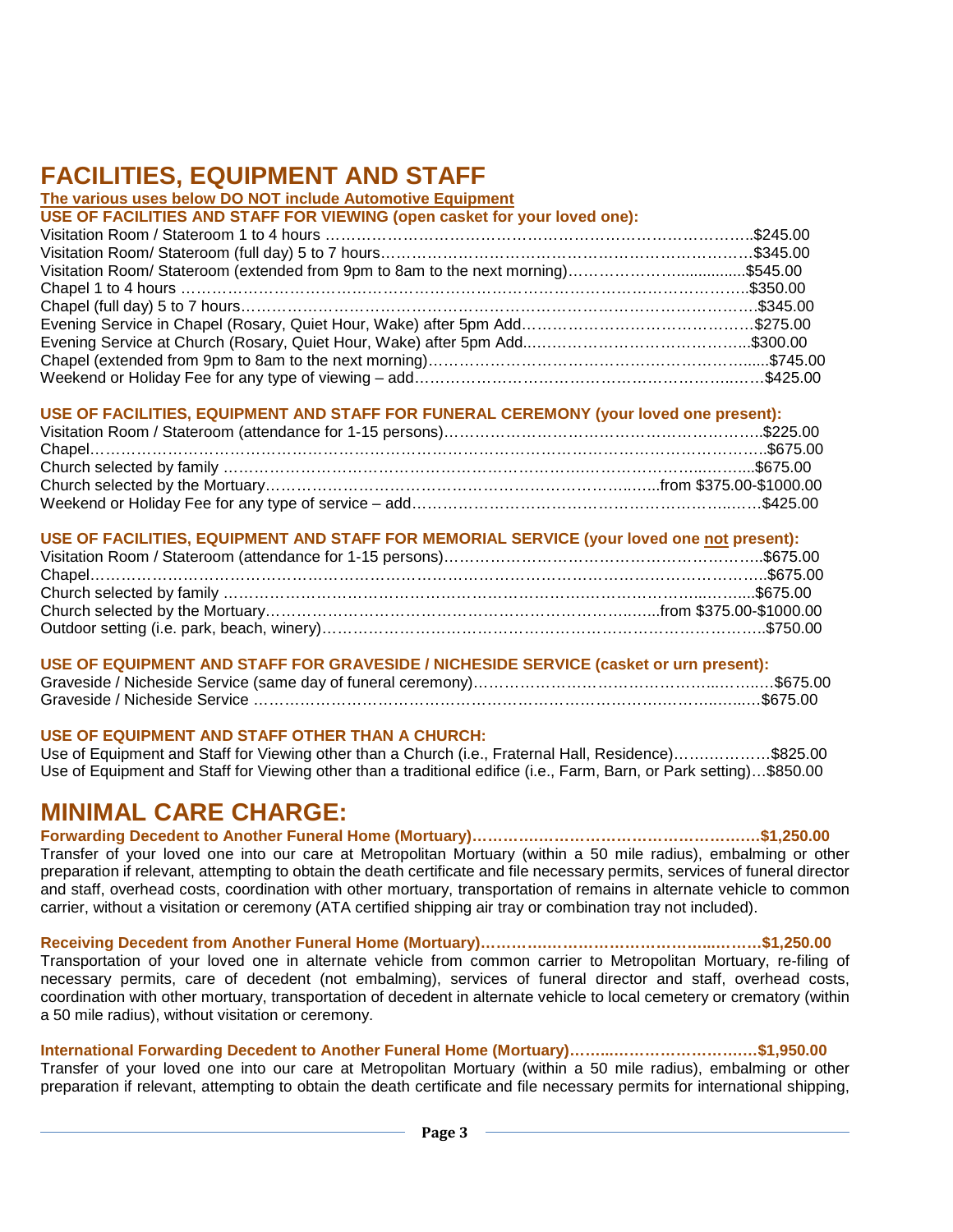services of funeral director and staff, overhead costs, coordination with other mortuary with international phone calls and faxes, transportation of remains in alternate vehicle to common carrier, without a visitation or ceremony (ATA certified international shipping air tray or combination tray not included).

#### **Canceled Arrangement/Service…….……………Transferring Decedent to a Local Funeral Home (Mortuary)**

**A. \$575.00** This is the fee if the responsible party selects a local mortuary after we have provided transportation of your loved one into our care, refrigeration, consultation of mortuary staff with the family, administrative support, and any statistical processing.

**B. \$865.00** This is the fee if the responsible party selects a local mortuary after we have provided professional transportation of your loved one into our care, professional embalming at care center and back to mortuary, consultation of mortuary staff with the family, administrative support, coordination with the other mortuary in scheduling a proper transfer. Additional fees may occur if Metropolitan Mortuary has advanced fees for the county coroner, florist, printed material, etc.

**HIGHER STANDARDS: We require all families who select direct burial or direct cremation to provide a recent color photograph for a positive means of identification of your loved one. This may apply for other services when visitation is not selected. Positive ID required before the final disposition will take place.**

**Immediate (Direct) Burial………………………………………………….……………………\$2,575.00 to \$26,125.00** Our charge for an immediate burial **(without visitation or ceremony – family not present)** includes transferring your loved one into our care at Metropolitan Mortuary (within 50 mile radius of mortuary) attempting to obtain the death certificate, file permit, services of funeral director and staff, antibacterial bath, other preparation of decedent (refrigeration), and delivery to local cemetery (within a 50 mile radius of mortuary).

#### **Direct Cremation………………………………………………………………………….………...\$1,545.00 to \$5,120.00**

Our charge for a direct cremation includes transfer of your loved one into our care at Metropolitan Mortuary (within a 50 miles of the mortuary), attempting to obtain the death certificate, file permit, services of funeral director and staff, overhead costs, antibacterial bath, other preparation of decedent (refrigeration), the cremation charge from our carefully selected crematory, delivery to crematory. You will need to purchase an urn or provide your own. If you want to arrange a direct cremation, you can use an alternative container. Alternative containers encase the decedent and can be made of materials like fiberboard or composition materials (with or without an outside covering). The containers we provide are: cardboard container, fiberboard and veneer. Please note: *The crematory fees charged to the mortuary for children will be adjusted and for adults over 250 lbs. are additional.*

| <b>Other Cremation Services</b> |  |
|---------------------------------|--|
|                                 |  |
|                                 |  |
|                                 |  |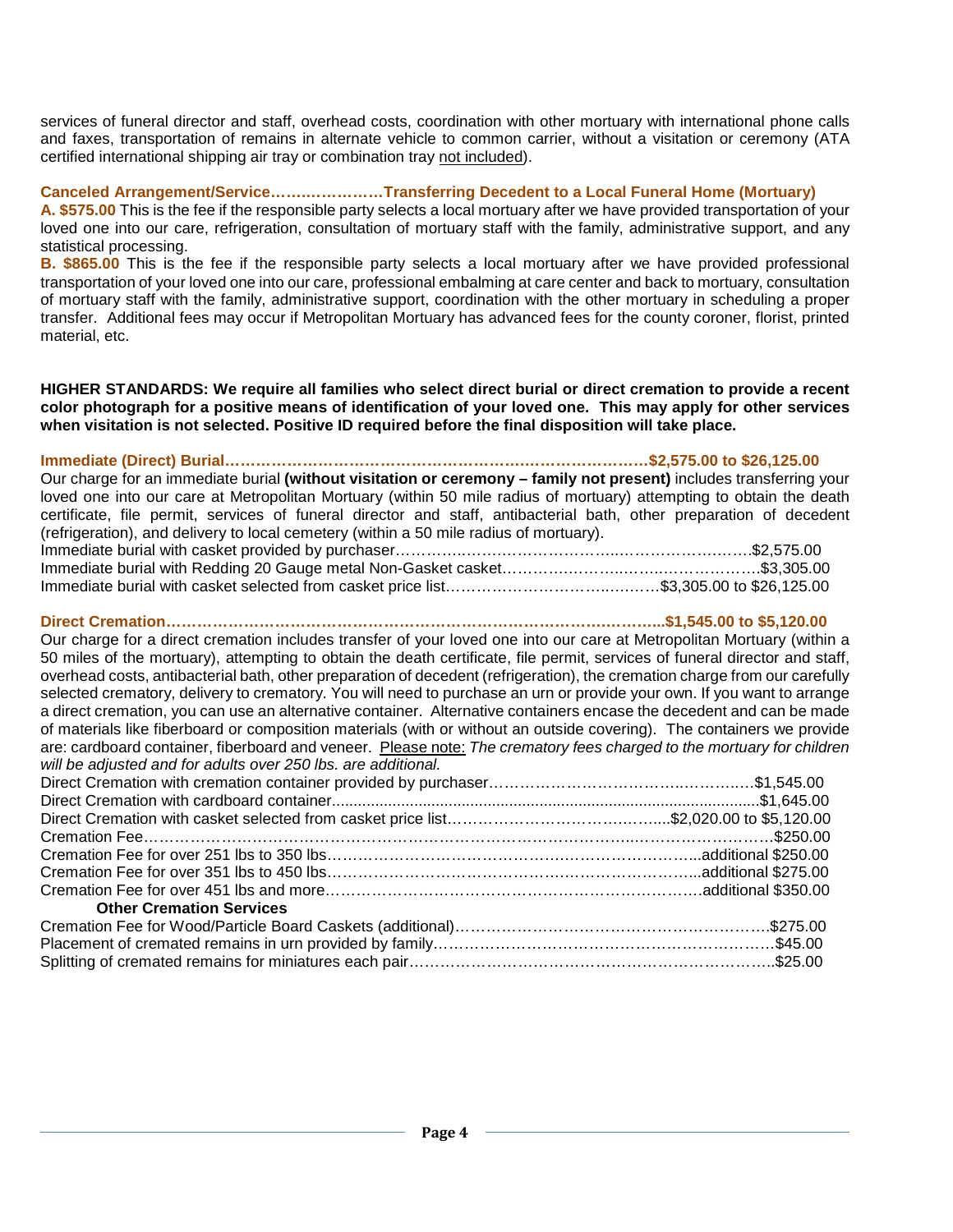## **Tribute II – Memorial Service Followed with Cremation**

| $\bullet$ | <b>Direct Cremation Package</b>                                | 1,645.00 |
|-----------|----------------------------------------------------------------|----------|
|           | • Use of equipment and staff for a service in chapel or church | 675.00   |
|           | • Memorial Printing Package (Register Book, Folders, Cards)    | 325.00   |
| $\bullet$ | Wood Veneer Urn                                                | 150.00   |
| $\bullet$ | Min. Alternative Cremation Container, Unfinished Cardboard     | 100.00   |
| $\bullet$ | Utility van and attendant to Crematory                         | 145.00   |
|           |                                                                |          |

| <b>Itemized Fees</b> | \$3,040.00   |
|----------------------|--------------|
| Discount:            | $-($615.00)$ |
| Package Price:       | \$2,425.00   |



Alternative Cremation Container Wood Veneer Urn *Unfinished Cardboard*

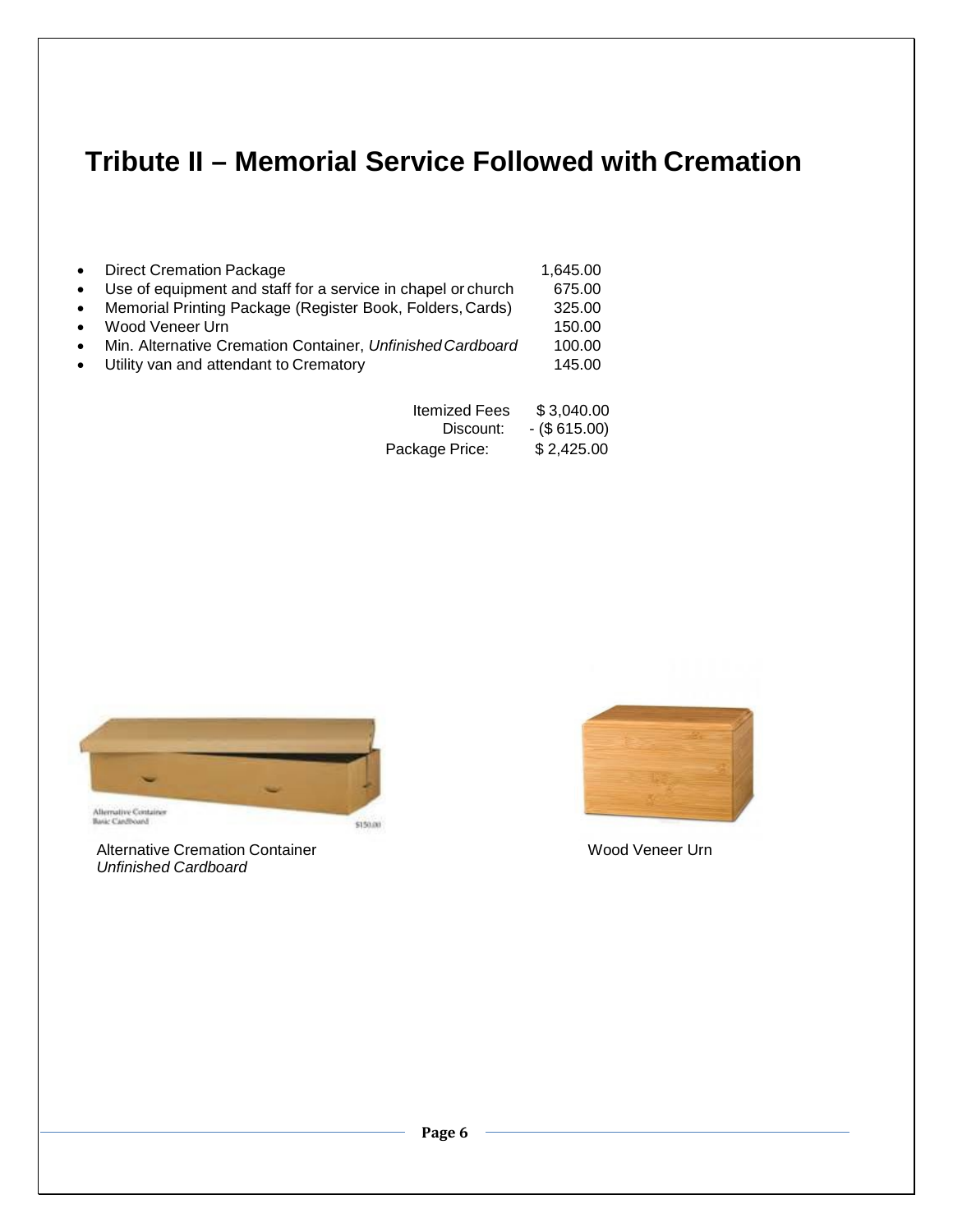## **Tribute III – Direct Cremation**

| $\bullet$ | Direct Cremation Package                                   | 1.645.00 |
|-----------|------------------------------------------------------------|----------|
| $\bullet$ | Min. Alternative Cremation Container, Unfinished Cardboard | 100.00   |
|           | Package Price: \$1,745.00                                  |          |



Min. Alternative Cremation Container *Unfinished Cardboard*

**Page 7**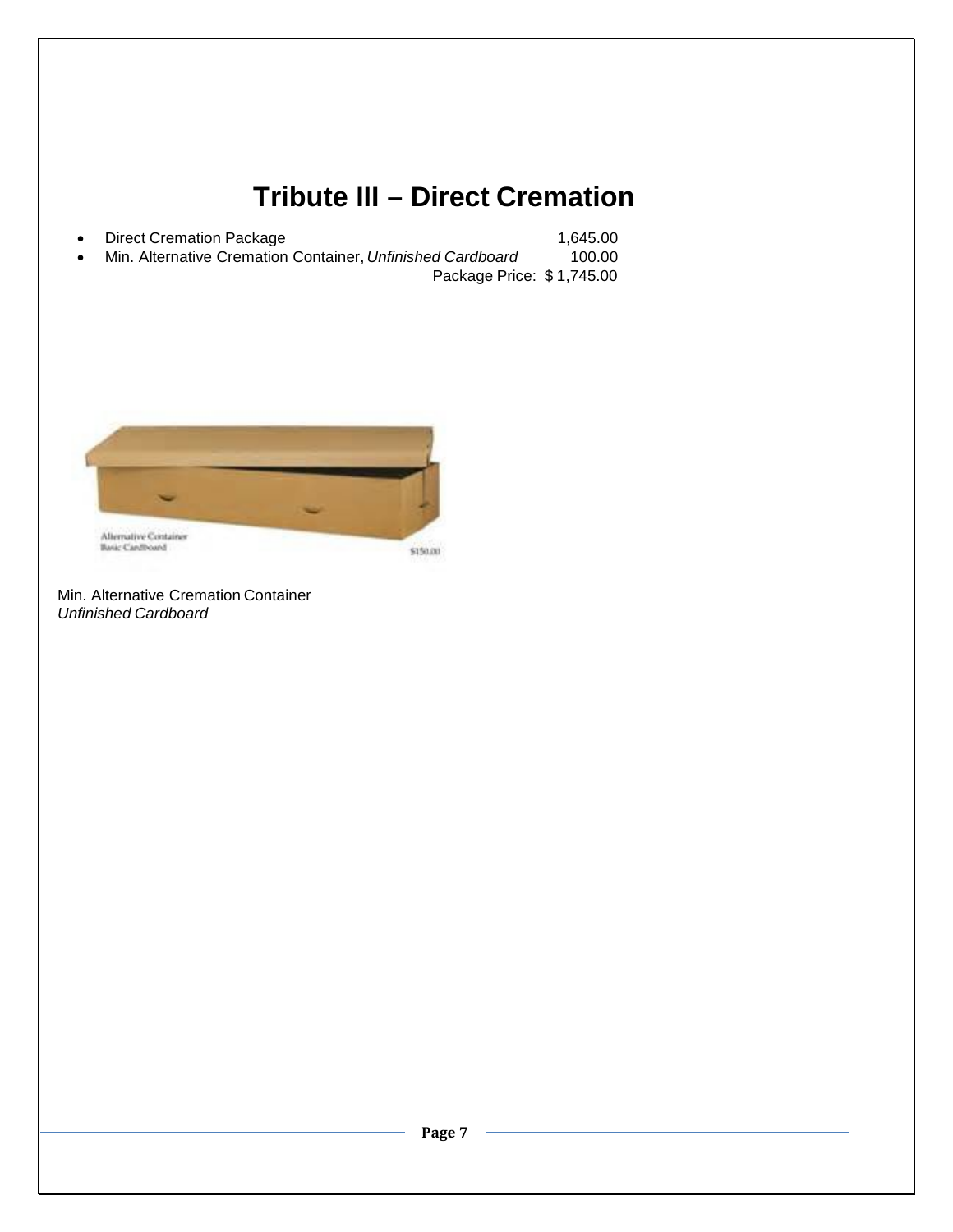# **Solace III – Chapel Service Package with Burial**

|           | Services of the funeral director and staff                                                          | 1,450.00                   |
|-----------|-----------------------------------------------------------------------------------------------------|----------------------------|
| $\bullet$ | Transfer of your loved one into our care                                                            | 675.00                     |
| $\bullet$ | <b>Professional Embalming</b>                                                                       | 750.00                     |
| $\bullet$ | Cosmetology, Grooming and Dressing                                                                  | 225.00                     |
| $\bullet$ | Use of equipment and staff for a 2-hour visitation                                                  | 245.00                     |
| $\bullet$ | Use of equipment and staff for a chapel service                                                     | 675.00                     |
| $\bullet$ | Use of equipment and staff for a graveside service                                                  | 675.00                     |
| $\bullet$ | DVD Tribute                                                                                         | 275.00                     |
| $\bullet$ | Memorial Printing Package (Memorial Folders or Prayer Cards)                                        | 325.00                     |
| $\bullet$ | <b>Funeral Coach and attendant</b>                                                                  | 425.00                     |
| $\bullet$ | Batesville, 20g gasketed Aries Silver, Aries Blue Steel, Crepe<br>Or Veneer Lynx Light Brown, Crepe | 1.795.00                   |
|           | <b>Itemized Fees</b>                                                                                | \$7,515.00                 |
|           | Discount:<br>Package Price                                                                          | - (\$425.00)<br>\$7,090.00 |



Aries White, White Crepe **Aries Blue, Light Blue** 





Veneer Lynx Light Brown, Rosetan Crepe